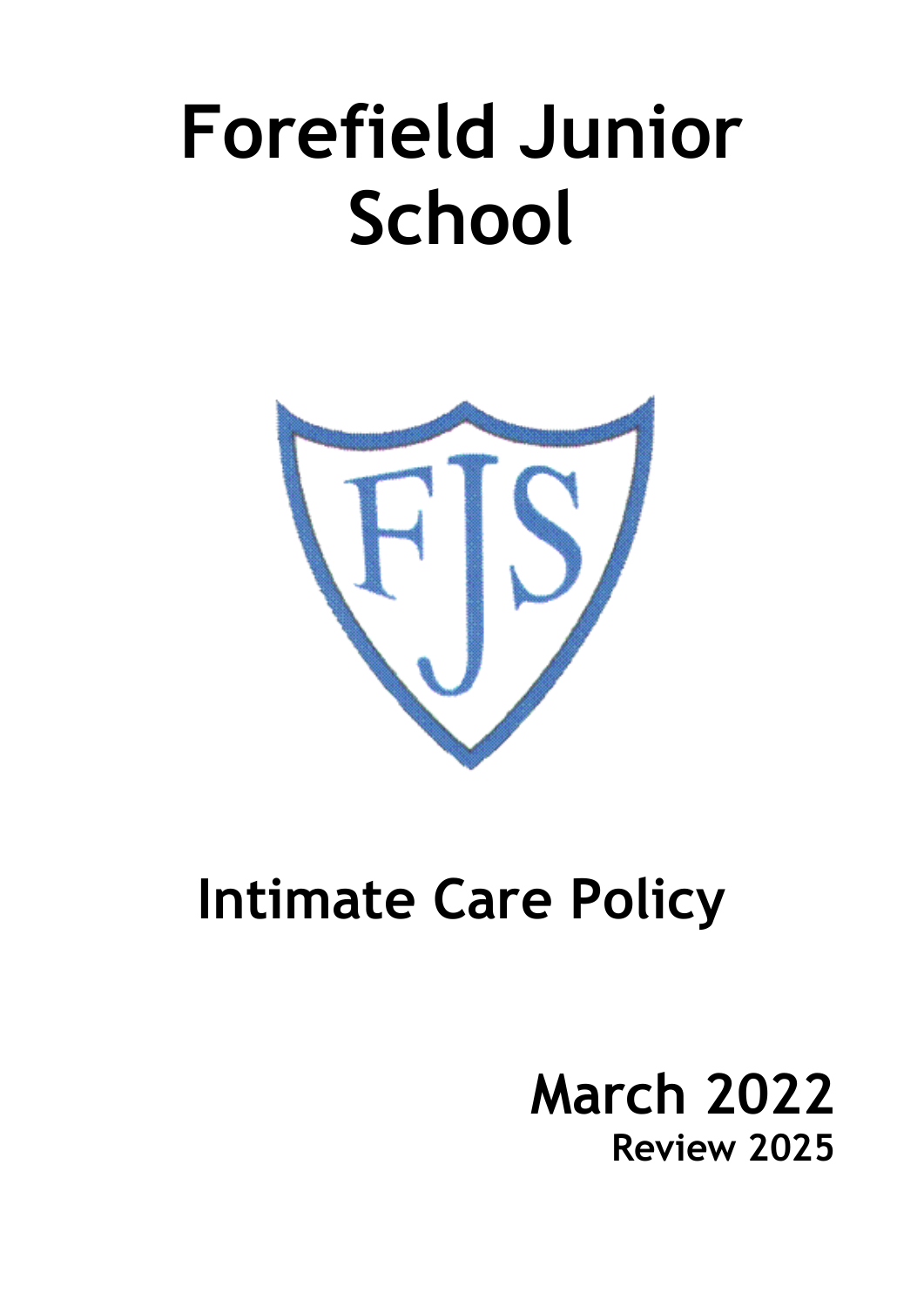#### **Forefield Junior School**

#### **Mission Statement**

Forefield Junior School is a P.R.O.U.D. school built on Passion and Respect, where Opportunities can be seized by Unique and Determined learners.

We are passionate about learning in an environment where everyone is empowered to be themselves and to flourish. We respect and value each and every individual and cherish their unique qualities to create a sense of belonging. We are determined to support personal, social and emotional development by encouraging self-belief and providing opportunities for everyone to express themselves and grow in confidence.

By celebrating their diverse contribution to the life of the school and the wider community, each person will be encouraged to build on their foundations, to instil a belief in everyone that they have limitless potential and are always capable of achieving their best - throughout their lives. As a family we share each other's successes and take pride in them.

We will consistently promote the highest of standards in every aspect of school life, provide a vibrant, stimulating curriculum in a safe and happy learning environment, to foster excellent attitudes and behaviour. The inspirational opportunities we provide will fuel a passion for learning and a sense of pride in all we do.

This is what makes us PROUD:

#### Passion, Respect, Opportunity, Unique, Determined.

#### **Principles**

- 1.1 The Governing Body will act in accordance with Section 175 of the Education Act 2002 and the Government guidance 'Safeguarding Children and Safer Recruitment in Education' (2006) to safeguard and promote the welfare of pupils at this school.
- 1.2 This school takes seriously its responsibility to safeguard and promote the welfare of the children and young people in its care. Meeting a pupil's intimate care needs is one aspect of safeguarding.
- 1.3 The Governing Body recognises its duties and responsibilities in relation to the Equalities Act 2010 which requires that any pupil with an impairment that affects his/her ability to carry out day-to-day activities must not be discriminated against.
- 1.4 This intimate care policy should be read in conjunction with the schools' policies as below (or similarly named):
	- safeguarding policy and child protection procedures
	- staff code of conduct and guidance on safer working practice
	- 'whistle-blowing' and allegations management policies
	- health and safety policy and procedures
	- Special Educational Needs policy
	- policy for the administration of medicines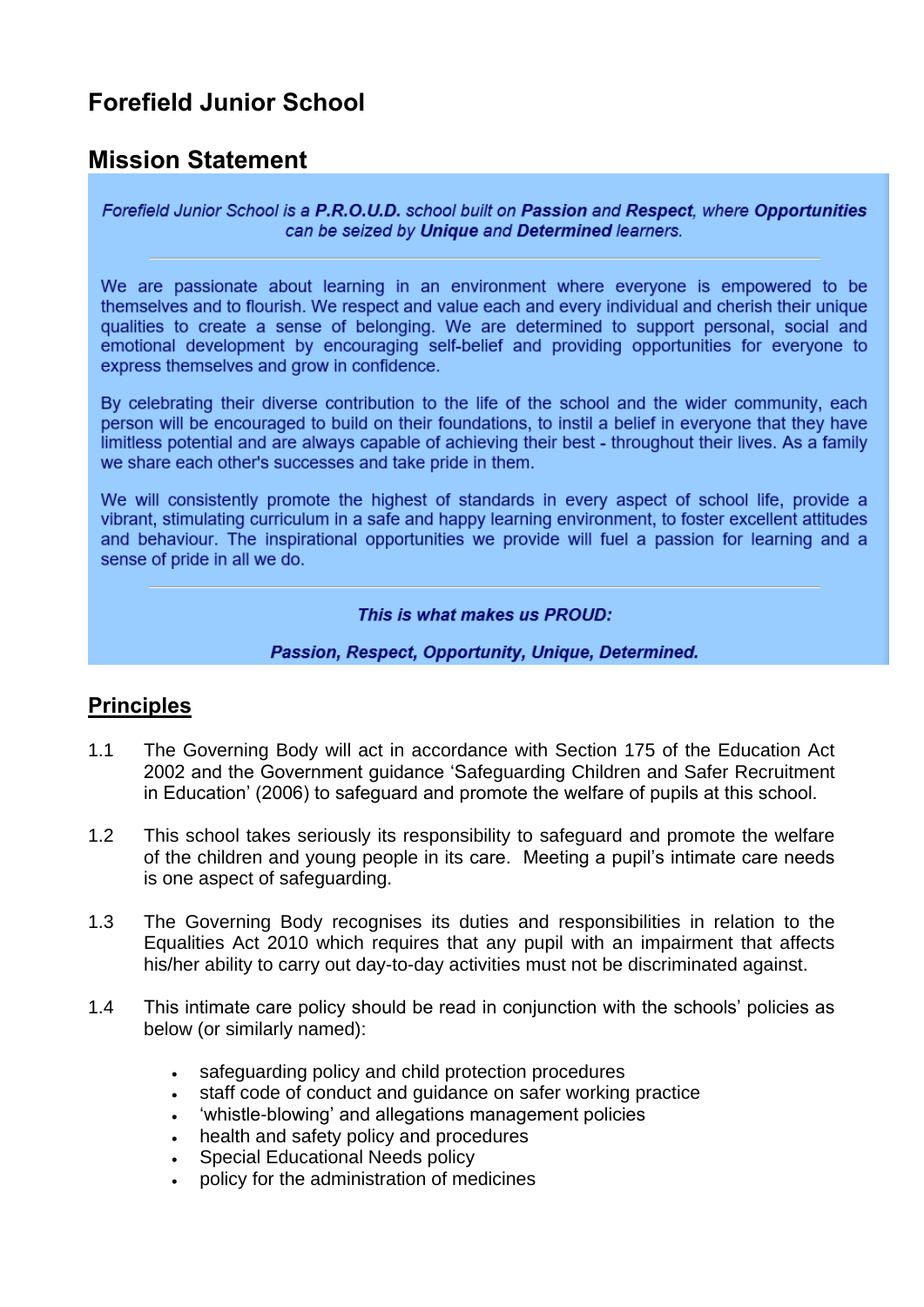- 1.5 The Governing Body is committed to ensuring that all staff responsible for the intimate care of pupils will undertake their duties in a professional manner at all times. It is acknowledged that these adults are in a position of great trust.
- 1.6 We recognise that there is a need to treat all pupils, whatever their age, gender, disability, religion, ethnicity or sexual orientation with respect and dignity when intimate care is given. The child's welfare is of paramount importance and his/her experience of intimate and personal care should be a positive one. It is essential that every pupil is treated as an individual and that care is given gently and sensitively: no pupil should be attended to in a way that causes distress or pain.
- 1.7 Staff will work in close partnership with parent/carers and other professionals to share information and provide continuity of care.
- 1.8 Where pupils with complex and/or long term health conditions have a health care plan in place, the plan should, where relevant, take into account the principles and best practice guidance in this intimate care policy.
- 1.9 Members of staff must be given the choice as to whether they are prepared to provide intimate care to pupils.
- 1.10 All staff undertaking intimate care must be given appropriate training.
- 1.11 This Intimate Care Policy has been developed to safeguard children and staff. It applies to everyone involved in the intimate care of children.

#### **Child focused principles of intimate care**

The following are the fundamental principles upon which the Policy and Guidelines are based:

- Every child has the right to be safe.
- Every child has the right to personal privacy.
- Every child has the right to be valued as an individual.
- Every child has the right to be treated with dignity and respect.
- Every child has the right to be involved and consulted in their own intimate care to the best of their abilities.
- Every child has the right to express their views on their own intimate care and to have such views taken into account.
- Every child has the right to have levels of intimate care that are as consistent as possible.

#### **Definition**

- 3.1 Intimate care can be defined as any care which involves washing, touching or carrying out a procedure to intimate personal areas which most people usually carry out themselves but some pupils are unable to do because of their young age, physical difficulties or other special needs. Examples include care associated with continence and menstrual management as well as more ordinary tasks such as help with washing, toileting or dressing.
- 3.2 It also includes supervision of pupils involved in intimate self-care.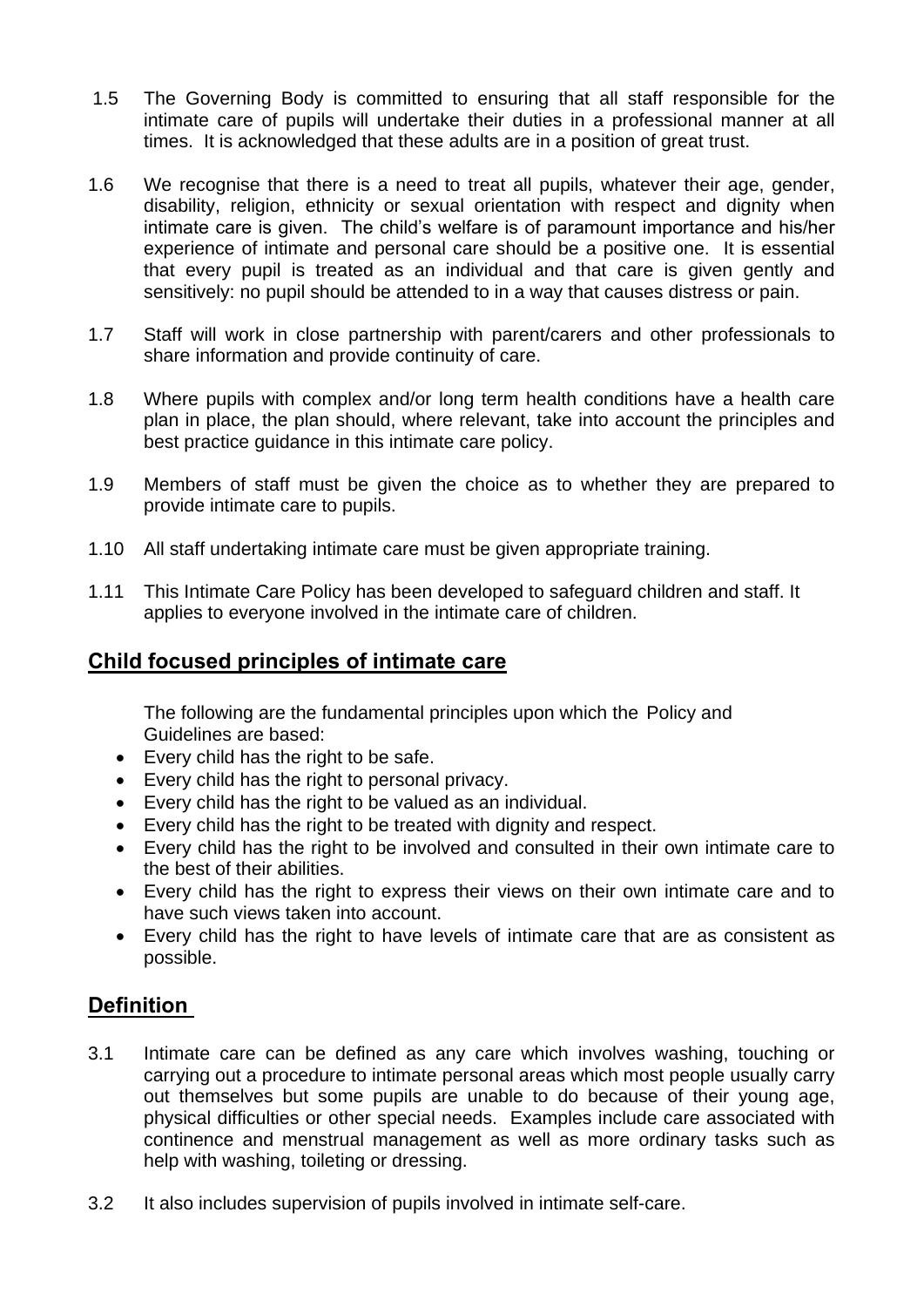#### **Best Practice**

- 4.1 Pupils who require regular assistance with intimate care have written Individual Healthcare Plans (IHP) or Education and Health Care Plans (for children with SEND) agreed by staff, parents/carers and any other professionals actively involved, such as school nurses or physiotherapists. Ideally the plan should be agreed at a meeting at which all key staff and the pupil should also be present wherever possible/appropriate. Any historical concerns (such as past abuse) should be taken into account. The plan should be reviewed as necessary, but at least annually, and at any time of change of circumstances, e.g. for residential trips or staff changes (where the staff member concerned is providing intimate care). They should also take into account procedures for educational visits/day trips.
- 4.2 Where relevant, it is good practice to agree with the pupil and parents/carers appropriate terminology for private parts of the body and functions and this should be noted in the plan.
- 4.3 Where an Education and Health Care Plan or IHP is **not** in place, parents/carers will be informed the same day if their child has needed help with meeting intimate care needs (eg has had an 'accident' and wet or soiled him/herself). It is recommended practice that information on intimate care should be treated as confidential and communicated in person by telephone or by sealed letter, not through the home/school diary.
- 4.4 In relation to record keeping, a written record should be kept in a format agreed by parents and staff every time a child has an invasive medical procedure, e.g. support with catheter usage (see afore-mentioned multi-agency guidance for the management of long term health conditions for children and young people).
- 4.5 Accurate records should also be kept when a child requires assistance with intimate care; these can be brief but should, as a minimum, include full date, times and any comments such as changes in the child's behaviour. It should be clear who was present in every case.
- 4.6 These records will be kept in the child's file and available to parents/carers on request.
- 4.7 All pupils will be supported to achieve the highest level of autonomy that is possible given their age and abilities. Staff will encourage each individual pupil to do as much for his/herself as possible.
- 4.8 Staff who provide intimate care are trained in personal care (eg health and safety training in moving and handling) according to the needs of the pupil. Staff should be fully aware of best practice regarding infection control, including the requirement to wear disposable gloves and aprons where appropriate.
- 4.9 Staff will be supported to adapt their practice in relation to the needs of individual pupils taking into account developmental changes such as the onset of puberty and menstruation.
- 4.10 There must be careful communication with each pupil who needs help with intimate care in line with their preferred means of communication (verbal, symbolic, etc) to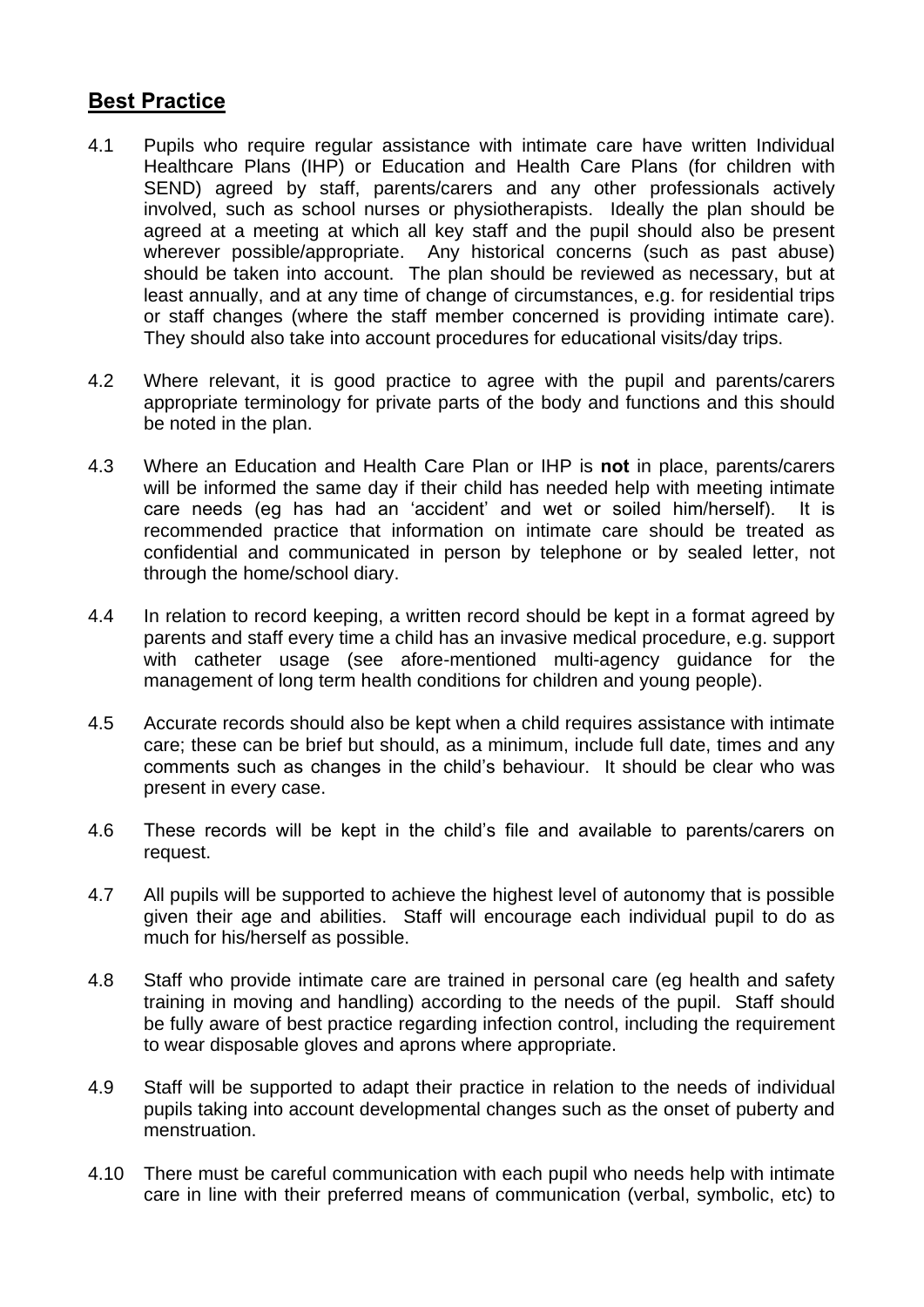discuss their needs and preferences. Where the pupil is of an appropriate age and level of understanding permission should be sought before starting an intimate procedure.

- 4.11 Staff who provide intimate care should speak to the pupil personally by name, explain what they are doing and communicate with all children in a way that reflects their ages.
- 4.12 Every child's right to privacy and modesty will be respected. Careful consideration will be given to each pupil's situation to determine who and how many carers might need to be present when s/he needs help with intimate care. SEN advice suggests that reducing the numbers of staff involved goes some way to preserving the child's privacy and dignity. Wherever possible, the pupil's wishes and feelings should be sought and taken into account.
- 4.13 An individual member of staff should inform another appropriate adult when they are going alone to assist a pupil with intimate care.
- 4.14 The religious views, beliefs and cultural values of children and their families should be taken into account, particularly as they might affect certain practices or determine the gender of the carer.
- 4.15 Whilst safer working practice is important, such as in relation to staff caring for a pupil of the same gender, there is research<sup>1</sup> which suggests there may be missed opportunities for children and young people due to over anxiety about risk factors; ideally, every pupil should have a choice regarding the member of staff. There might also be occasions when the member of staff has good reason not to work alone with a pupil. It is important that the process is transparent so that all issues stated above can be respected; this can best be achieved through a meeting with all parties, as described above, to agree what actions will be taken, where and by whom.
- 4.16 Adults who assist pupils with intimate care should be employees of the school, not students or volunteers, and therefore have the usual range of safer recruitment checks, including enhanced DBS checks.
- 4.17 All staff should be aware of the school's confidentiality policy. Sensitive information will be shared only with those who need to know.
- 4.18 Health & Safety guidelines should be adhered to regarding waste products, if necessary, advice should be taken from the DCC Procurement Department regarding disposal of large amounts of waste products or any quantity of products that come under the heading of clinical waste.
- 4.19 No member of staff will carry a mobile phone, camera or similar device whilst providing intimate care.

#### **Child Protection**

<sup>&</sup>lt;u>.</u> <sup>1</sup> National Children's Bureau (2004) *The Dignity of Risk*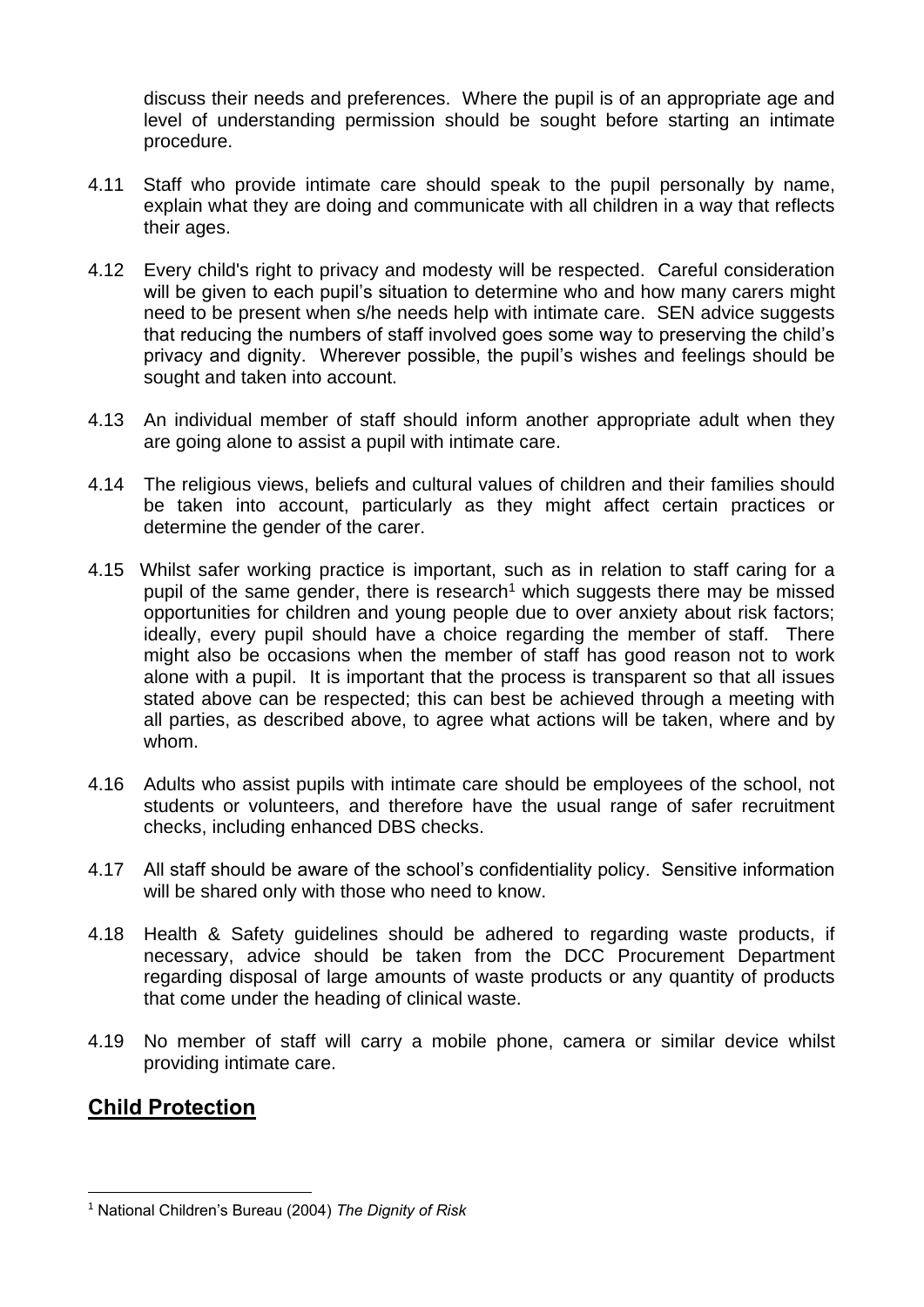- 5.1 The Governors and staff at this school recognise that pupils with special needs and who are disabled are particularly vulnerable to all types of abuse.
- 5.2 The school's child protection procedures will be adhered to.
- 5.3 From a child protection perspective it is acknowledged that intimate care involves risks for children and adults as it may involve staff touching private parts of a pupil's body. In this school best practice will be promoted and all adults (including those who are involved in intimate care and others in the vicinity) will be encouraged to be vigilant at all times, to seek advice where relevant and take account of safer working practice.
- 5.4 Where appropriate, pupils will be taught personal safety skills carefully matched to their level of development and understanding.
- 5.5 If a member of staff has any concerns about physical changes in a pupil's presentation, e.g. unexplained marks, bruises, etc s/he will immediately report concerns to the Designated Senior Person for Child Protection or Headteacher. A clear written record of the concern will be completed and a referral made to Children's Services Social Care if appropriate, in accordance with the school's child protection procedures. Parents/carers will be asked for their consent or informed that a referral is necessary prior to it being made but this should only be done where such discussion and agreement-seeking will not place the child at increased risk of suffering significant harm.
- 5.6 If a pupil becomes unusually distressed or very unhappy about being cared for by a particular member of staff, this should be reported to the class teacher or Headteacher. The matter will be investigated at an appropriate level (usually the Headteacher) and outcomes recorded. Parents/carers will be contacted as soon as possible in order to reach a resolution. Staffing schedules will be altered until the issue/s is/are resolved so that the child's needs remain paramount. Further advice will be taken from outside agencies if necessary.
- 5.7 If a pupil, or any other person, makes an allegation against an adult working at the school this should be reported to the Headteacher (or to the Chair of Governors if the concern is about the Headteacher) who will consult the Local Authority Designated Officer in accordance with the school's policy: Dealing with Allegations of Abuse against Members of Staff and Volunteers. It should not be discussed with any other members of staff or the member of staff the allegation relates to.
- 5.8 Similarly, any adult who has concerns about the conduct of a colleague at the school or about any improper practice will report this to the Headteacher or to the Chair of Governors, in accordance with the child protection procedures and 'whistleblowing' policy.

#### **Physiotherapy**

6.1 Pupils who require physiotherapy whilst at school should have this carried out by a trained physiotherapist. If it is agreed in the IHP or Education and Health Care Plan that a member of the school staff should undertake part of the physiotherapy regime (such as assisting children with exercises), then the required technique must be